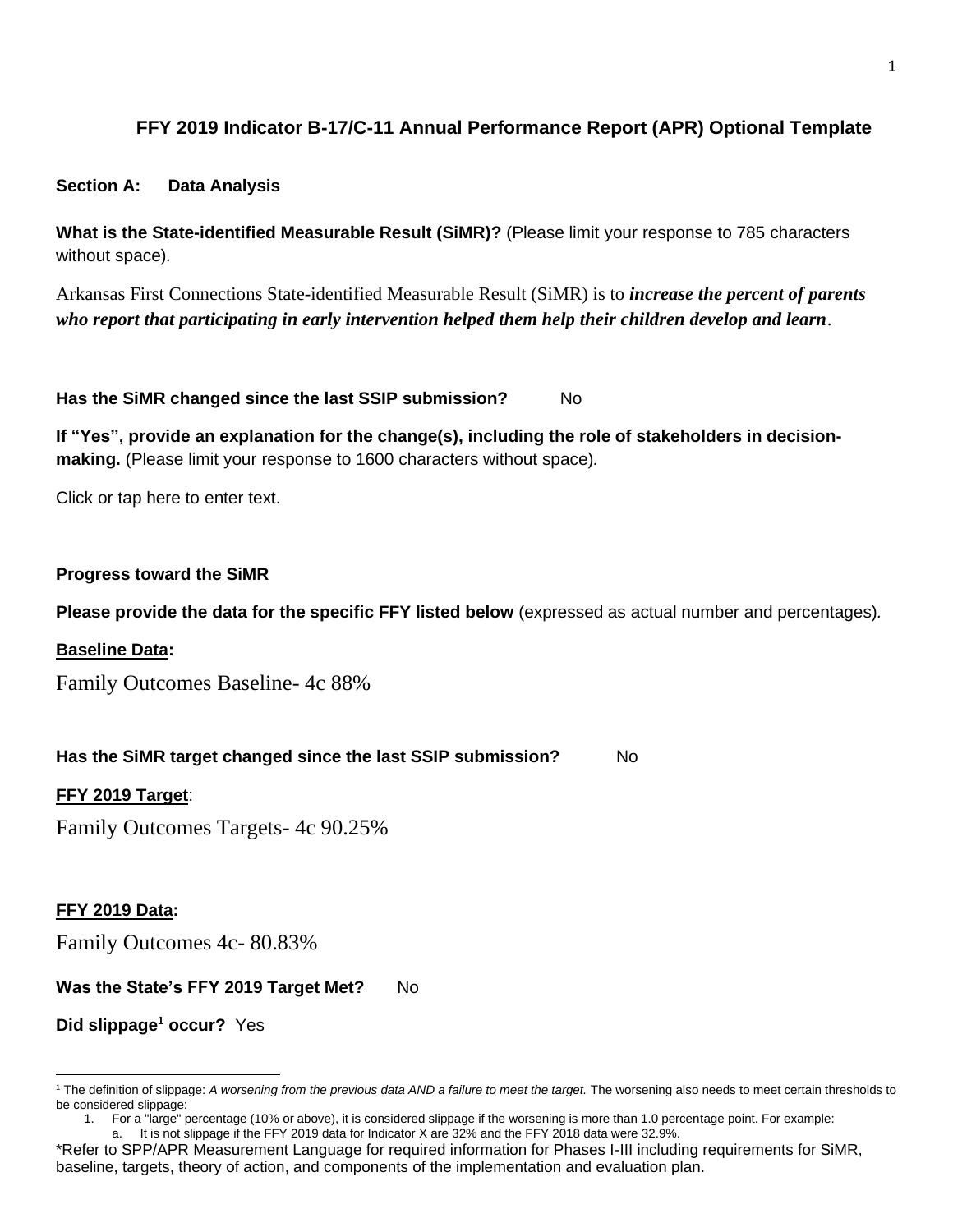**If applicable, describe the reasons for slippage.** (Please limit your response to 1600 characters without space).

Due to COVID-19, some families continued to receive services face to face, while others were only able to be served virtually. This impacted the both the quality and the amount of support to families that programs were able to provide. The pandemic also impacted the number of families participating in completing the surveys.

# **Optional: Has the State collected additional data** *(i.e., benchmark, CQI, survey)* **that demonstrates progress toward the SiMR?** Yes

# **If "Yes", describe any additional data collected by the State to assess progress toward the SiMR.**

Additional data collected includes IFSP quality rating data from the FC IFSP Outcome Assessment Tool (FC IFSP-OAT), a quality rating tool adapted from two separate measures.

The FC IFSP OAT tool specifically rates the functionality of IFSP outcomes regarding the level to which the IFSP goals enable parents and other caregivers to implement learning strategies within typically occurring activities. IFSP quality rating is a number from 0-51 determined by the guide provided on the tool where a score of 0-17 is "lacking quality;" scores in the range of 18-31 show "elements of quality;" and ratings between 32-51 are "high quality IFSPs."

Analysis of IFSP quality rating data is used to demonstrate improvement or slippage in IFSP quality ratings in the following areas: Quality ratings of IFSPs developed after training compared to ratings of IFSPs developed pre-training (baseline data), Quality ratings of SSIP cohort groups compared to the state as a whole (IFSPs developed by teams that exclude members of both UP cohorts). Improvement may be demonstrated by various means as indicated in the analysis process.

IFSP quality rating data indicated that the Unlimited Potential Initiative's (UP) Cohort 1 (two First Connections Provider programs) and Cohort 2 (First Connections Service Coordinators) continued to make progress since the last reporting period. In 2019, Cohort 1 had an OAT Score average of 47.8 "high quality" rating; in 2020, Cohort 1 had an OAT Score average of 47.9, also a "high quality" rating (the highest possible rating is a 51). Cohort 2 similarly demonstrated improvement; the group's average in 2019 was an OAT score of 41.23. In 2020, Cohort 2 IFSPs

b. It is slippage if the FFY 2019 data for Indicator X are 32% and the FFY 2018 data were 33.1%.

<sup>2.</sup> For a "small" percentage (less than 10%), it is considered slippage if the worsening is more than 0.1 percentage point. For example:

a. It is not slippage if the FFY 2019 data for Indicator Y are 5.1% and the FFY 2018 data were 5%.

b. It is slippage if the FFY 2019 data for Indicator Y are 5.1% and the FFY 2018 data were 4.9%.

<sup>\*</sup>Refer to SPP/APR Measurement Language for required information for Phases I-III including requirements for SiMR, baseline, targets, theory of action, and components of the implementation and evaluation plan.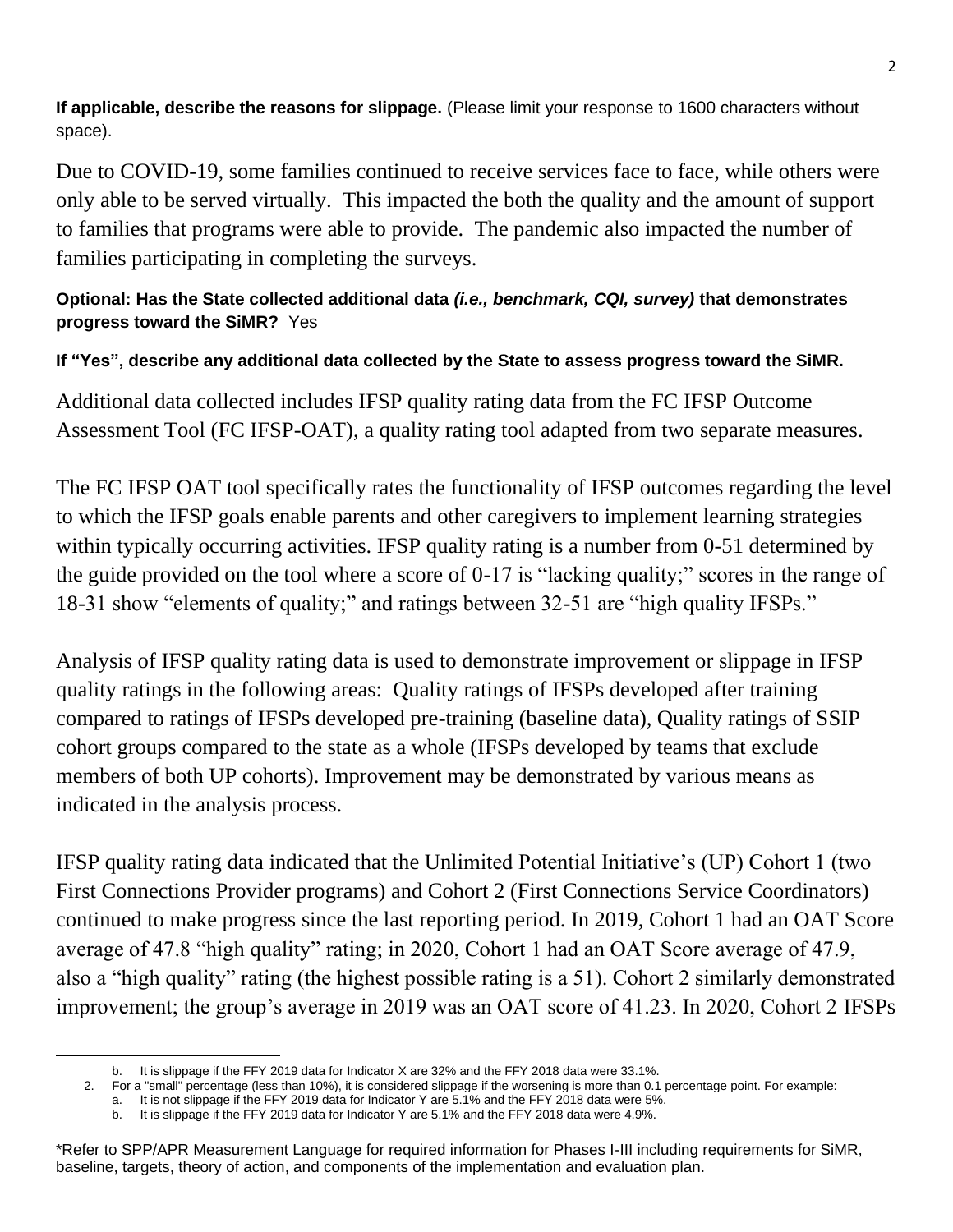created during the reporting period, when rated using the tool, yielded an average of 42.04. Both Cohort 1 and Cohort 2 increased their overall rating in the High-Quality category. Both UP Cohorts received intensive ongoing training and support on how to help families develop functional plans (IFSPs) linked to child/family activities and interests and family preferences and priorities. By producing high quality IFSPs with functional goals for children, parents know how and when to help their child practice and develop new skills that aid the child's participation in typical child/family activities. Assessment of progress involves comparing the quality ratings of the 2 Cohort groups to the State as a whole (Part C Provider programs outside of the UP). The quality rating data indicates that other Part C providers not participating in the UP training average significantly lower quality/functionality ratings (23.2 compared to Cohort 1 average of 47.9 and Cohort 2 of 42.04). The lead agency does provide universal level training, TA, and support for all Part C Provider programs around developing quality IFSPs, and the quality rating average of non UP providers did show an increase from a 2019 OAT tool quality rating average of 17.44 in 2019 to a 23.2 in 2020; moving up from "lacking quality" rating to "elements of quality" rating. This is the first time since the start of the SSIP that non-Cohort providers have rated above the "lacking quality" category (average rating 0-17).

### **Did the State identify any general data quality concerns, unrelated to COVID-19, that affected progress toward the SiMR during the reporting period?** No

**If "Yes", describe any data quality issues specific to the SiMR data and include actions taken to address data quality concerns.** (Please limit your response to 3000 characters without space).

Click or tap here to enter text.

**Did the State identify any data quality concerns directly related to the COVID-19 pandemic during the reporting period?** Yes

**If data for this reporting period were impacted specifically by COVID-19, the State must include in the narrative for the indicator: (1) the impact on data completeness, validity and reliability for the indicator; (2) an explanation of how COVID-19 specifically impacted the State's ability to collect the data for the indicator; and (3) any steps the State took to mitigate the impact of COVID-19 on the data collection.** (Please limit your response to 3000 characters without space).

\*Refer to SPP/APR Measurement Language for required information for Phases I-III including requirements for SiMR, baseline, targets, theory of action, and components of the implementation and evaluation plan. Family Outcomes data for FFY 2019 was impacted by COVID-19 which presented challenges to engaging families in the Family Outcomes Survey process. Because of restrictions brought on by COVID-19, the program assumed that more families would be home and available to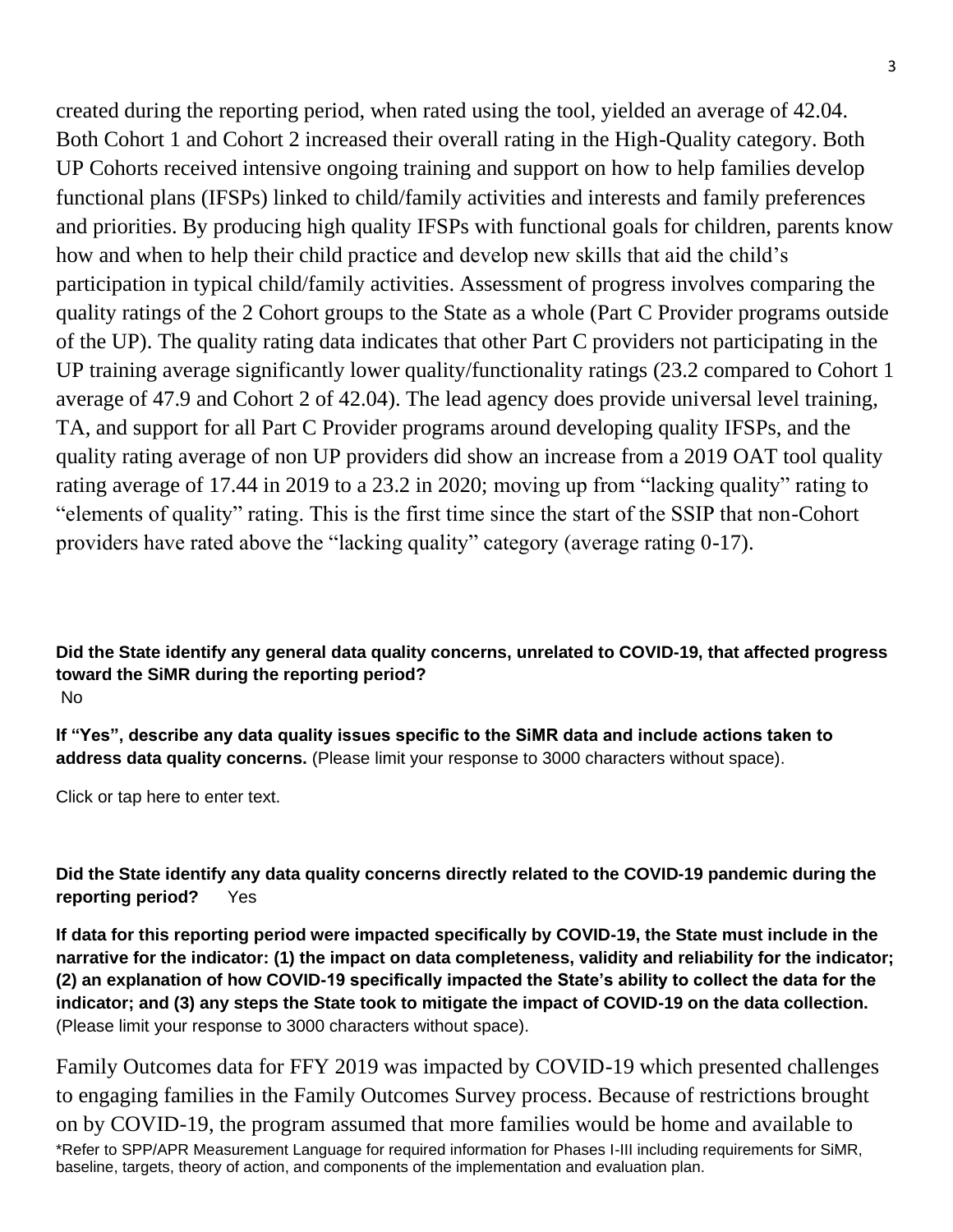participate by phone. However, conducting phone surveys did not greatly increase the number of families participating.

COVID-19 caused some childcare centers to close; others limited access to children. Some children experienced a gap in services while the family's service coordinator obtained parent consent to change service locations and providers worked to transition to teletherapy. When childcare programs reopened, Providers were not allowed into classrooms and worked with children in therapy rooms separated from the classroom due to a change in childcare policies to mitigate exposure.

Transitioning in person services to teletherapy took time. Many EI Providers had difficulty adapting their practice to a new way of working with families. Some families chose to decline teletherapy services to "wait it out." In rural Arkansas, families experienced connectivity issues that presented a barrier to accessing remote services.

Collaboration with Medicaid resulted in the expansion of funding to cover teletherapy. Medicaid coverage of EI teletherapy services enabled continuity of services to children with a current IFSP. However, children newly referred to the program experienced delay in onset of services since Medicaid policy excluded evaluations. Children newly referred to the program during the public health emergency were unable to obtain an evaluation to assess strengths and needs, determine program eligibility, and develop the initial IFSP according to program requirements. The lead agency developed an interim policy to support the provision of teletherapy services and a resource page for EI Providers to support transitioning to a new mode of service delivery. The Lead Agency offered one-time mini grants EI Providers could apply for. A Technology Mini Grant provided funding to support Providers in building a technology lending library to loan to parents of children with a current IFSP to access teletherapy. Arkansas' governor approved the use of CARES Act funds to expand internet access in rural areas of the state to prepare for the reopening of school in August. As childcare centers began to reopen, a second mini grant provided funding to support Providers in purchasing PPE to protect service providers as well as families.

The program supported parents by providing parent information and education via live Webinars in partnership with the State's PTIC, The Center for Exceptional Families (TCFEF). Both offerings were designed to help families know their rights and advocate for their child and family. FC and TCFEF cohosted a live webinar for parents of children with disabilities 0-5 on dispute resolution options, presented by a trained education mediator from UALR Bowen Law

\*Refer to SPP/APR Measurement Language for required information for Phases I-III including requirements for SiMR, baseline, targets, theory of action, and components of the implementation and evaluation plan.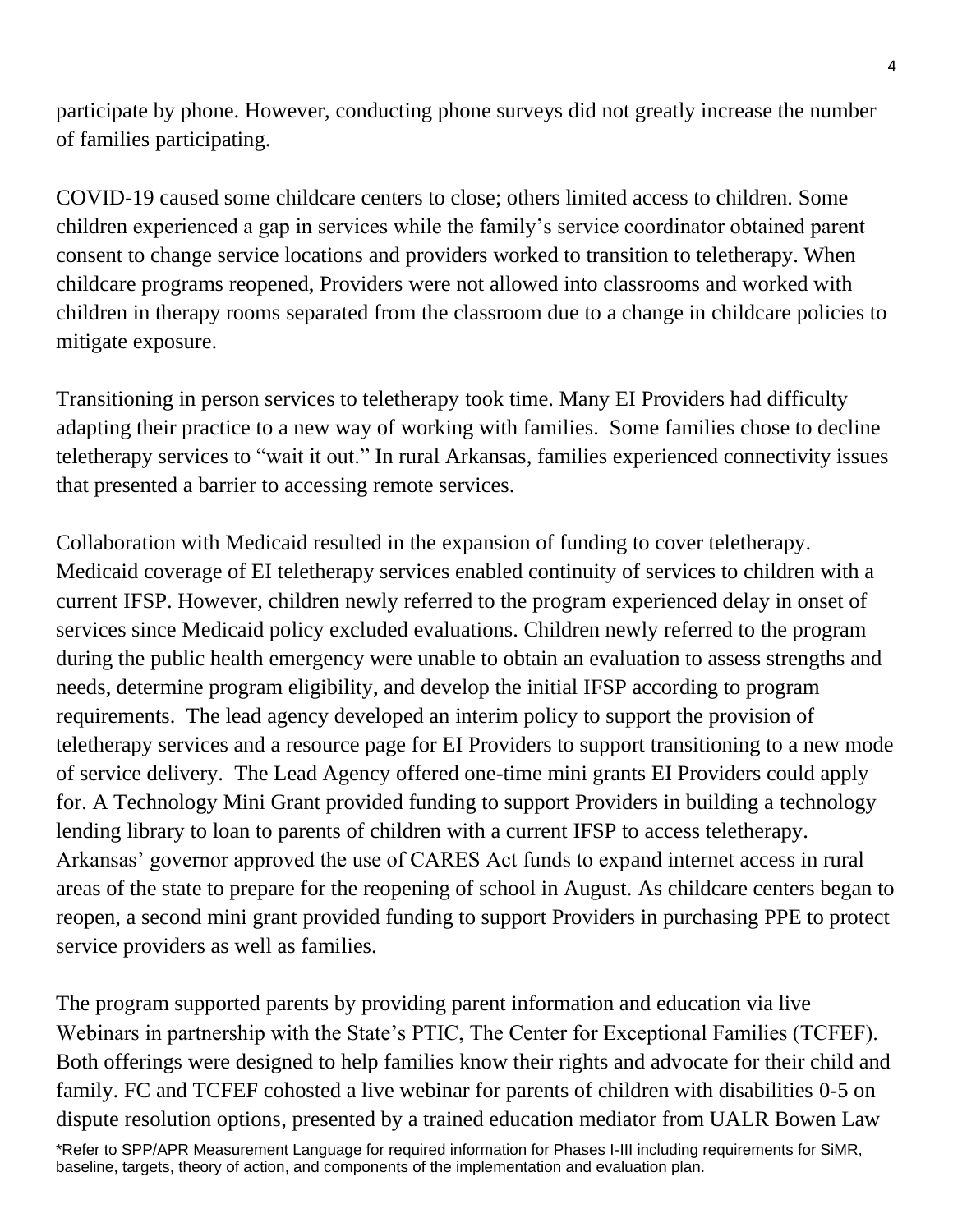School. This Webinar walked parents through options for dispute resolution, when and how to formally disagree, and provided a Q/A at the end. A second session was held for Part C service coordinators and case managers from other related programs on how to explain dispute resolution options to families of children 0-5. A third Webinar Bethany Van Delft walking participants through the process of crafting brief "slam style" personal advocacy stories.

## **Section B: Phase III Implementation, Analysis and Evaluation**

**Is the State's theory of action new or revised since the previous submission?** No

**If "Yes", please provide a description of the changes and updates to the theory of action** (Please limit your response to 1600 characters without space). Click or tap here to enter text.

**Did the State implement any new (previously or newly identified) infrastructure improvement strategies during the reporting period?** Yes, see below and COVID Health Section

**If "Yes", describe each new (previously or newly identified) infrastructure improvement strategy and the short-term or intermediate outcomes achieved***.* (Please limit your response to 1600 characters without space)*.*

New FC infrastructure changes intended to support continuity of services while protecting families, staff, and providers occurred in response to the global health crisis. FC developed remote work processes for service coordinators, relaxed in-person meeting requirements, and developed Adobe Fill and Sign forms. FC developed interim policy to support remote services (teletherapy) and collaborated with Arkansas Medicaid to extend coverage to EI teletherapy. How-to guides supported families and professionals in the use of Adobe fill and sign and virtual platforms to accommodate remote meetings. Mini grants to Providers expanded family access to remote services. A fact sheet on the use of interim IFSP expanded access for children referred to the program in need of support but awaiting reopening to obtain an evaluation.

FC converted certification trainings into live interactive multi-day trainings via Zoom. Virtual courses included a shared folder of materials, demos, group discussions, and a final project instead of the former post assessments. Live virtual training ensured access to training allowing for new providers to be certified during the public health emergency.

In the next reporting year, new strategies include formation of a central intake unit and use of the MEISR-COSF tool. Short term goals of the new central intake unit are to increase % of IFSPs developed within the 45-day timeline and to support parent participation in the early intervention process. The mid-term goal of the MEISR pilot is to improve child outcomes data;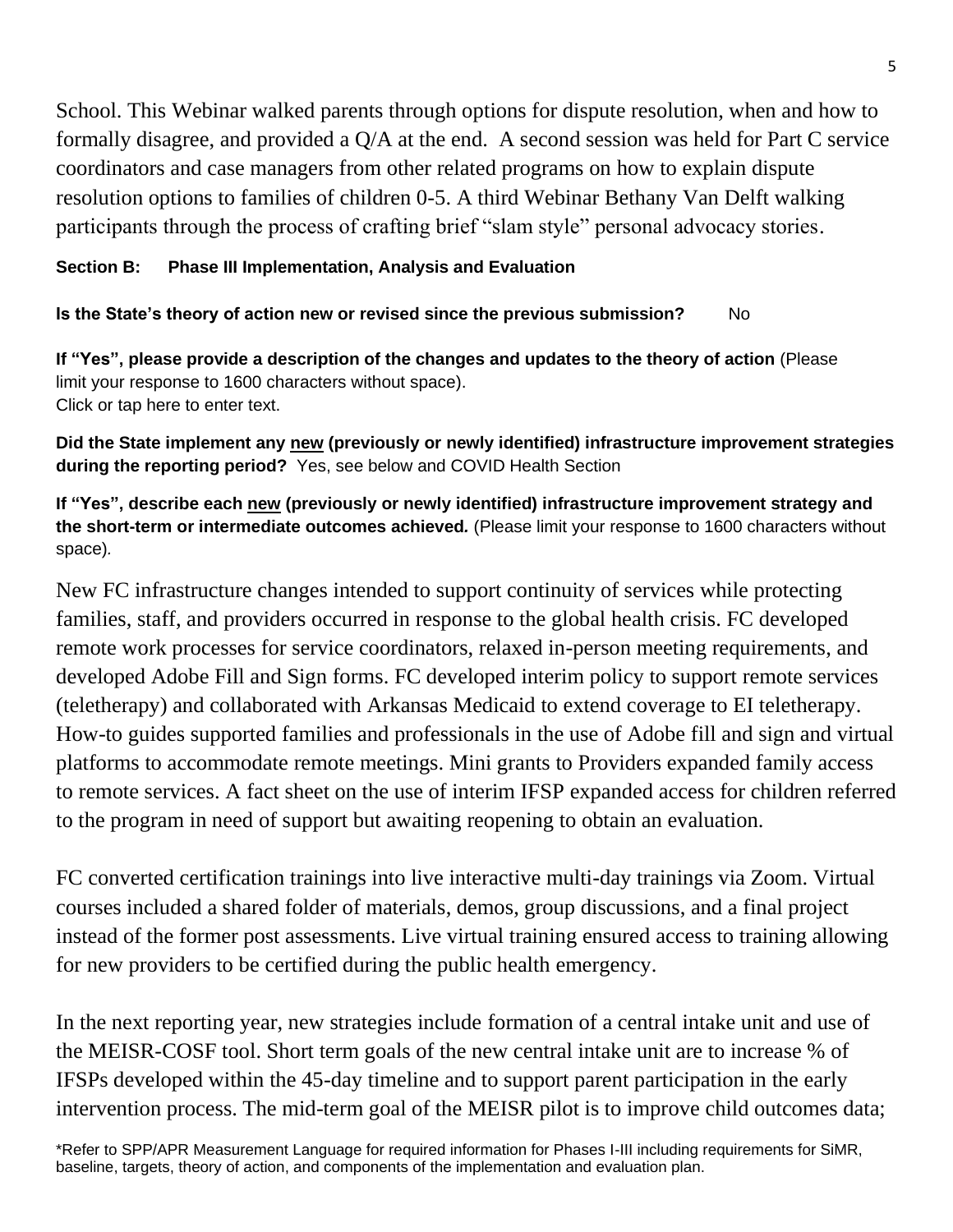short term goals include using results to support parents in developing functional IFSPs linked to typical routines and to functionally assess child progress at annual IFSP review.

**Provide a summary of each infrastructure improvement strategy that the State continued to implement in the reporting period, including the short-term or intermediate outcomes achieved** (Please limit your response to 3000 characters without space).

Infrastructure improvement strategies the State continued to implement include "remarketing the program," improving IFSP quality, and enhanced fiscal monitoring. Data for these key strategies is included in the next question/section.

**"Remarketing the Program:"** Specific activities in this strategy area carried out during this reporting period involved a redesign of the program's logo and materials shared with referral sources. The program developed radio ads and made use of radio advertising in the fall of 2019 to share basic information about early intervention and how parents can self-refer, broadcast across most of the state. FC continued to provide outreach to physicians both through monthly lectures with residents on rotation as well as through a state-wide televised session on referring to early intervention in the "Connecting Across Professions" series hosted by the University of Arkansas for Medical Sciences (UAMS). FC also partnered with MIECHV Home Visiting programs to launch an initiative with the overarching goal of improving child and family outcomes for families jointly enrolled in EI and a HV program, but with an intended outcome of increasing referrals to the Part C program.

**Enhanced fiscal monitoring:** FC continued ongoing monitoring for quality but in this reporting period, program administration began planning an infrastructure change that will increase the program's ability to more closely tie funding to quality and streamline the PA process to enhance efficiency and timeliness of prior authorizations.

**Provide a description of how the State evaluated outcomes for each improvement strategy and how the evaluation data supports the decision to continue implementing the strategy.** (Please limit your response to 3000 characters without space):

Descriptions of specific strategies and short and mid-term outcomes met is described in the previous section.

"Remarketing the Program:" Data demonstrates that even during a public health crisis, the program experienced a 2% increase in referrals. FC referral data from hospitals and physicians increased by 5% over the past 2 years as a result of ongoing outreach targeted to pediatric professionals. FFY2020 data on First Connections' web site visits demonstrates 1,002 hits per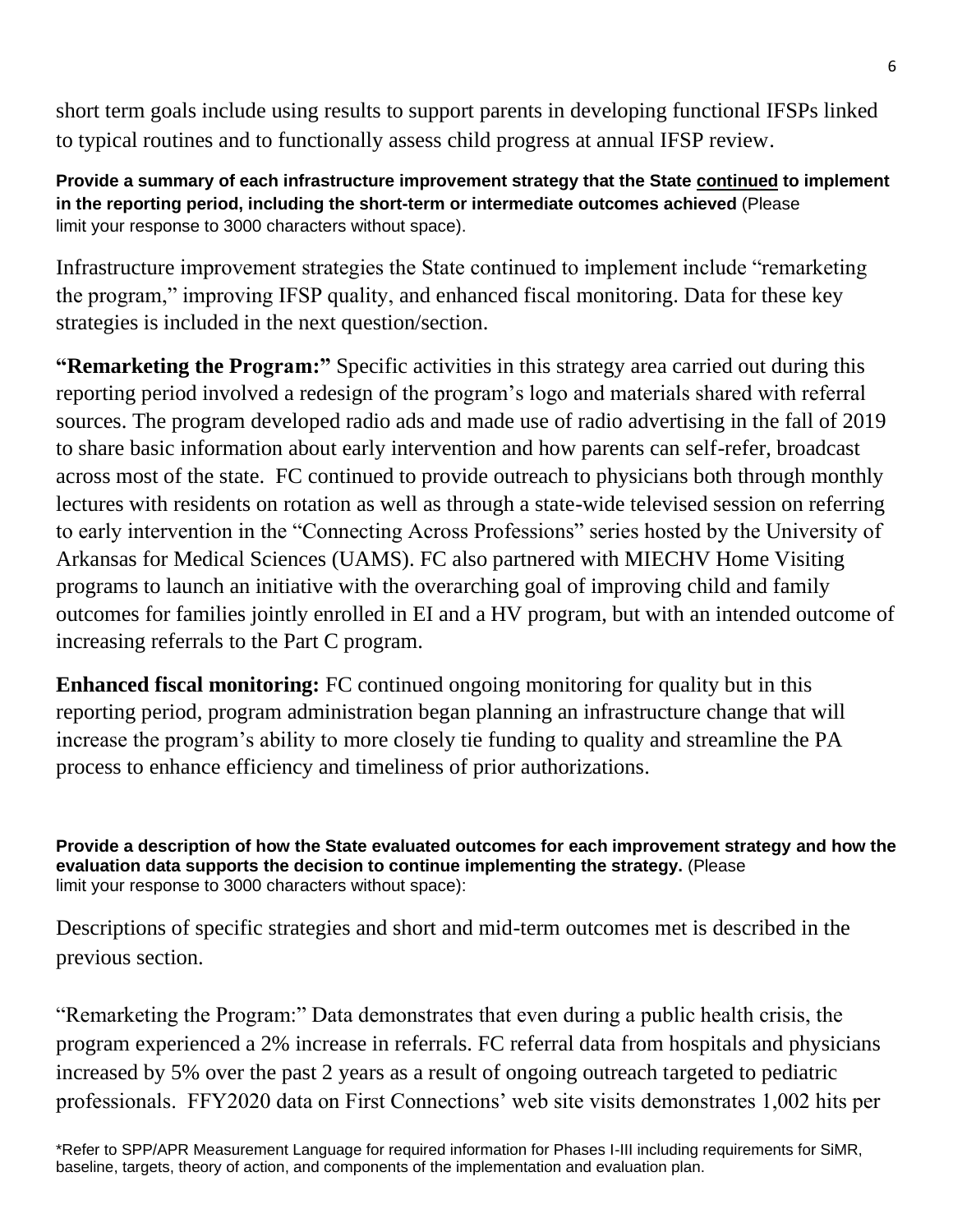day compared to 752 per day in 2019, showing that short term goals around remarketing the program are being achieved. To measure effectiveness of the collaboration with MIECHV Home Visiting programs, FC enhanced the online referral portal to break down the "Health Department" category into the multiple Home Visiting Programs and to include an "other" box and space to enter in the specific name of the referring agency so that referral data can be broken down by referring agency/program. Existing data demonstrating effectiveness of outreach supports the continuation of these strategies.

SSIP strategies that link funding to quality are in the planning stages during this reporting period. Data that the program intends to collect to demonstrate the effectiveness of these infrastructure changes will include average days to process PA request and may include quality incentives or other mechanisms the state uses to tie funding to quality.

**Provide a summary of the next steps for each infrastructure improvement strategy and the anticipated outcomes to be attained during the next reporting period.** (Please limit your response to 3000 characters without space)**:**

"Remarketing the Program:" Enhancements to the program's Web site will ensure that it is user and family friendly. To ensure that families are prepared to participate in all aspects of early intervention, FC is changing how referrals are processed and managed by creating a referral and intake unit that serves as a single point of entry. The program hopes to see short term goals of (a) greater use of interim IFSP to support children referred with medical diagnoses and (b) improved 45-day timeline data. The program's anticipated midterm goals include (c) parent's report that they know their rights and (d) parents are prepared to participate in the early intervention program and process. A stakeholder group was established to partner with the Lead Agency on these infrastructure improvement strategies. The group will review the results of data gathered from the pilot of the central referral and intake unit.

Enhanced quality monitoring/QA Standards: FC administration is working with lead agency administration to update the Quality Assurance Standards in a format that is more user friendly for EI Service Providers. The revised standards will support the program in imposing sanctions, if necessary to ensure compliance and quality. The intended outcome is to improve quality of EI services.

\*Refer to SPP/APR Measurement Language for required information for Phases I-III including requirements for SiMR, baseline, targets, theory of action, and components of the implementation and evaluation plan. UP expansion: In the coming year, Arkansas Cohort 2 will pilot the use of the MEISR-COSF to complete COS rating while the rest of the state will continue to use the Age Anchor and Decision Tree tools to complete COS rating. Short term outcomes the program hopes to achieve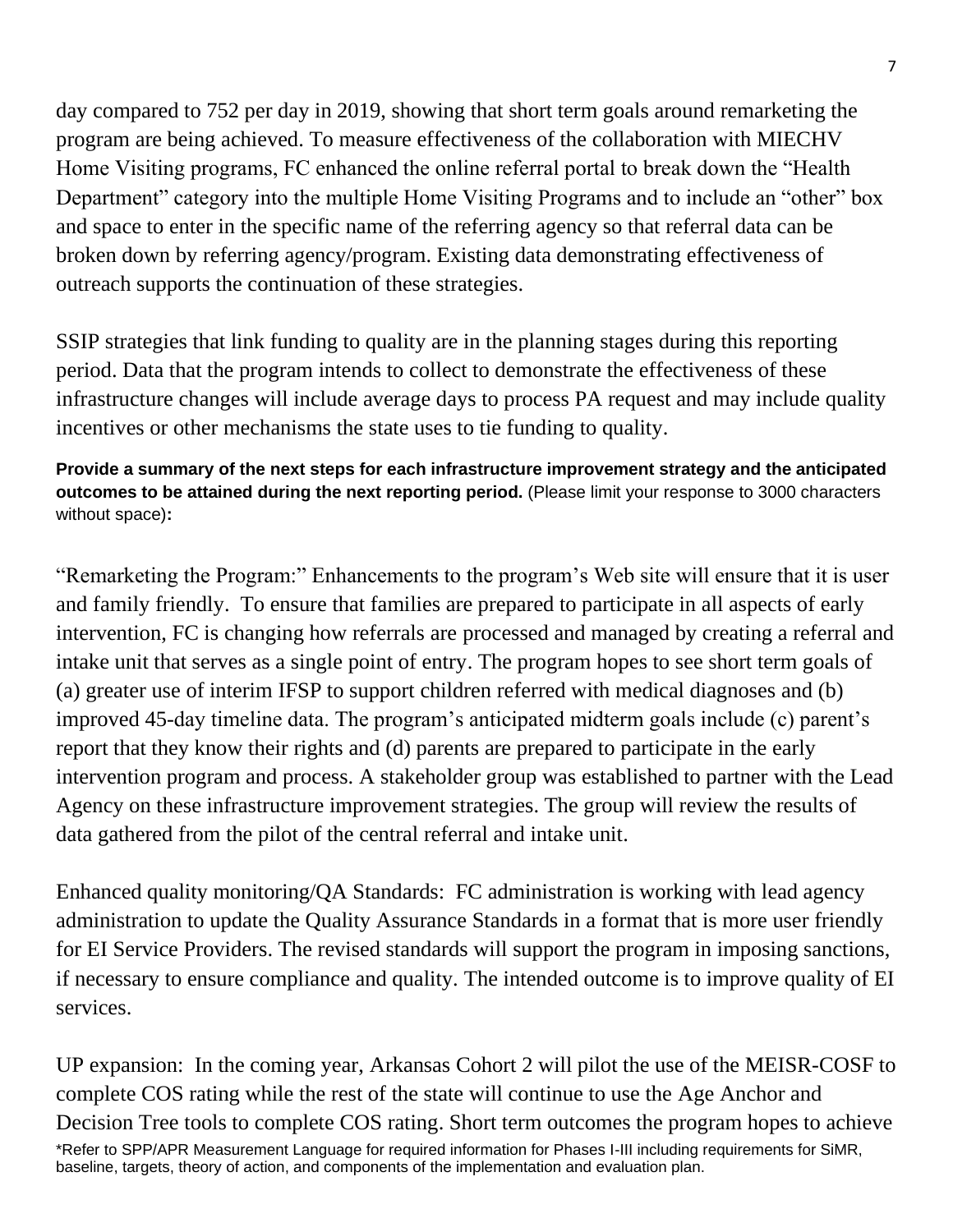in the pilot include use of MEISR assessment results at IFSP meetings to support the family and other IFSP team members in developing participation based IFSP goals/objectives. Another short-term outcome the program pilot hopes to achieve is use of the MEISR assessment information at annual IFSP meetings as a measure of child progress in each of the five developmental domains and the child's engagement and independence in typical activities so that parents are more involved in assessing child progress. Mid-term outcomes the program hopes to achieve is improved data quality around COS ratings.

## **Did the State implement any new (previously or newly identified) evidence-based practices?** No

**If "Yes", describe the selection process for the new (previously or newly identified) evidence-based practices.** (Please limit your response to 1600 characters without space):

Click or tap here to enter text.

## **Provide a summary of the continued evidence-based practices and how the evidence-based practices are intended to impact the SiMR.** (Please limit your response to 1600 characters without space):

Arkansas First Connections will continue to implement the DEC Recommended Practices as the evidence-based practices selected for the SSIP.

The program began the work of SSIP by training DEC Recommended Family Practices. UP Cohort 1 and Cohort 2 has increased the use of and improved the quality of family goals on the IFSP since their initial training in 2015 and 2016, an indication that these cohort groups are beginning implementation of DEC Recommended Family Practices. Cohort 1 and Cohort 2 continue to maintain "high quality" IFSP functionality/quality ratings since completion of training in 2015 and 2016, another indicator of their implementation of DEC Recommended Family Practices. Since Arkansas' SiMR is a family goal (that parents know how to help their child learn and develop), implementation of DEC Recommended Family Practices supports parents in being active participants in all aspects of early intervention so that they gain the confidence and competence to gain the tools to support their child's learning and development even when a teacher or therapist is not present in accordance with IDEA, Part C.

**Describe the data collected to evaluate and monitor fidelity of implementation and to assess practice change.** (Please limit your response to 1600 characters without space)*:*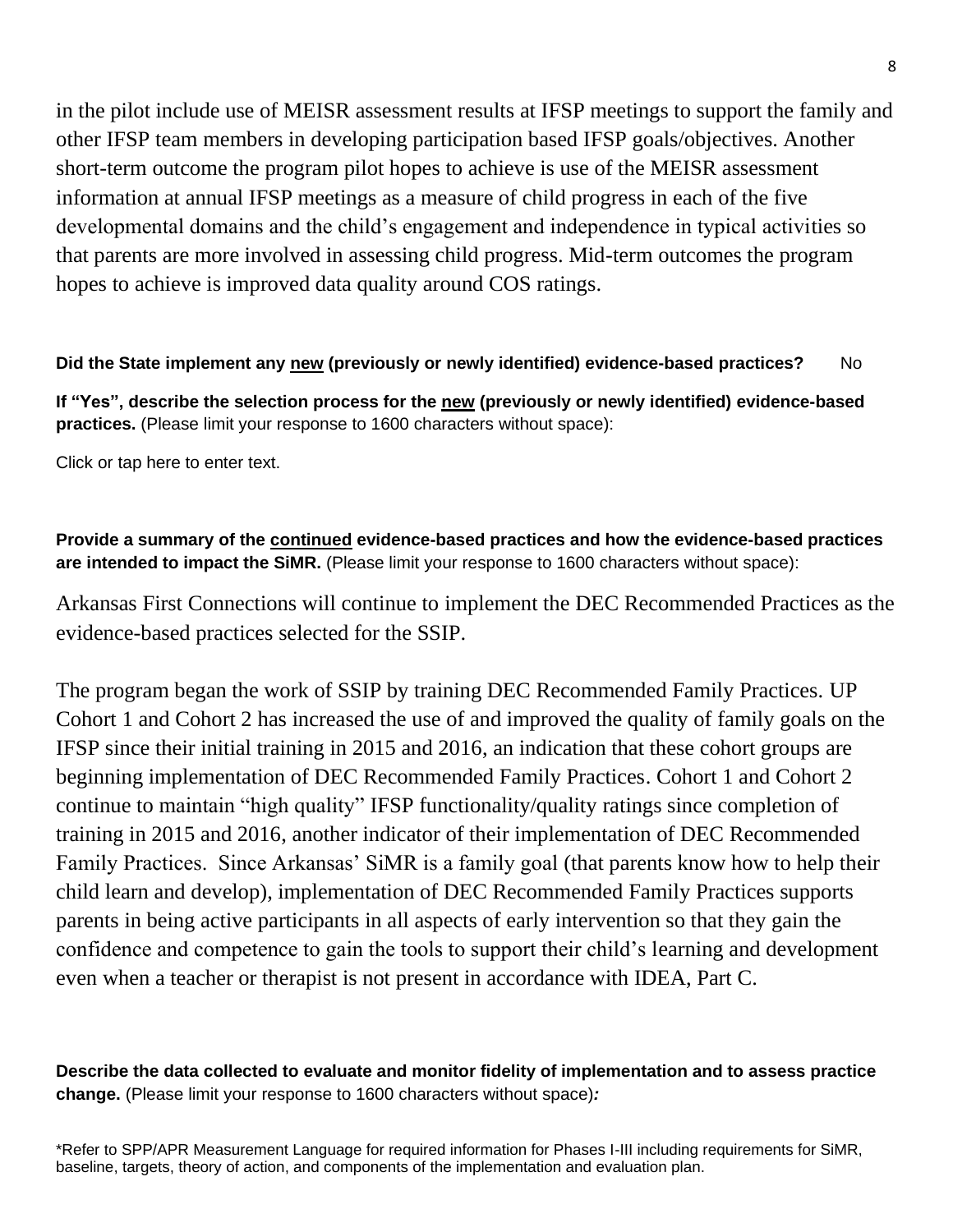Analysis of data used to demonstrate improvement in IFSP quality ratings included: Quality ratings of IFSPs developed after training compared to ratings of IFSPs developed pre-training (baseline data); Quality ratings of this group compared to the state as a whole (IFSPs developed by teams that exclude members of both UP cohorts); Point span of improvement; and Percentage of team-members demonstrating improvement.

The family surveys are sent out to all parents and are anonymous.

**Describe the components (professional development activities, policies/procedures revisions, and/or practices, etc.) implemented during the reporting period to support the knowledge and use of selected evidence-based practices.** (Please limit your response to 1600 characters without space):

First Connections' ongoing work to implement evidence-based practices within the current system includes:

- Co-Facilitating Preschool Inclusion work as a cohort state receiving intensive TA from **ECTA**
- Providing training on writing functional IFSP outcomes with families and preparing parents to participate in all aspects of early intervention
- Providing information on State and Federal regulations, guidelines, and best practices as part of formulation of TA and/or responses to questions

Professional development was provided to Cohort 2 on conducting and documenting developmental screenings and helping families use the results of screenings at intake to determine if additional evaluations are needed. Professional development workshops presented for providers to support use of EBPs include: Child & Family Outcomes training, Best practices for Intake to build relationships with families and help families learn their rights, and training in conducting and using results of Family Assessment. The program conducted two Core Competencies trainings, 12-hour provider certification course.

The program supported parents in knowing their rights, advocating for their child/family, and helping their child develop and learn through interactive web-based parent workshops that included:

- Crafting Personal Advocacy Stories
- Dispute Resolution Options for Families
- Baby Builders (parents learn how to support motor development)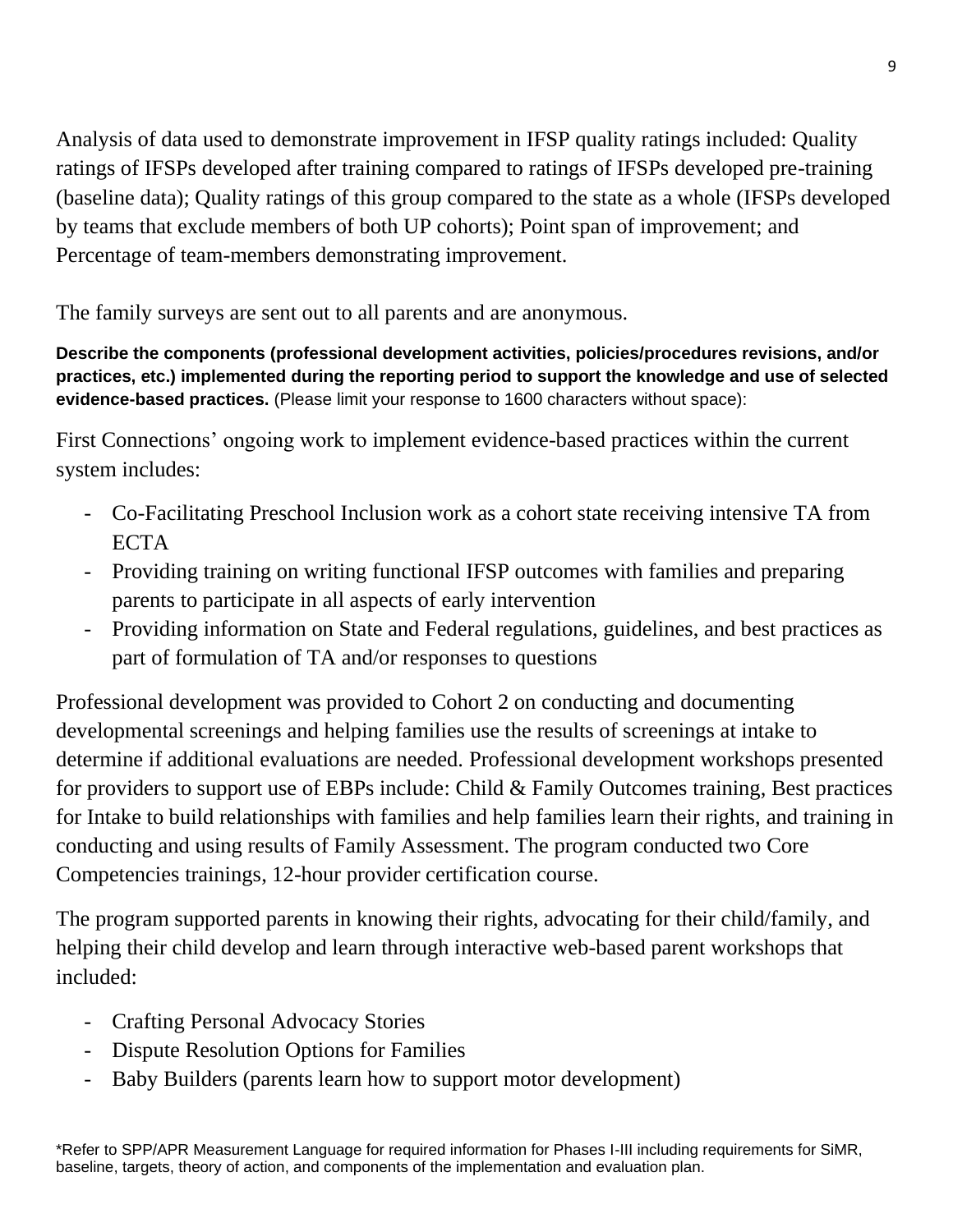FC offered a similar training to FC service coordinators and case managers from related programs/agencies on how to explain dispute resolution options to families.

FC modified some program procedures to support continuity of services during the global health crisis. Virtual meetings, electronic forms, teletherapy ensured family and provider safety so that families could meet at times and in ways that worked for them.

# **Section C: Stakeholder Engagement**

**Describe the specific strategies implemented to engage stakeholders in key improvement efforts.** (Please limit your response to 3000 characters without space):

First Connections involves various stakeholders in the work of ongoing program improvement. FC supported the Arkansas Interagency Coordinating Council (AICC) in transitioning quarterly meetings to Zoom; when some members of the council and the public indicated having difficulty accessing Zoom meetings early in the public health emergency, the lead agency provided a "how to guide" to support attendance. Attendance at quarterly AICC meetings has now increased above the levels typical of in person meetings. When members of an AICC subcommittee on child find indicated a need for information and support from the lead agency, FC dedicated a staff member to support the Child Find Subcommittee in their work which involved an infrastructure analysis and state strengths/needs assessment.

Members of the UP first and second cohort have been engaged in the work, serving as a community of practice. Their ongoing involvement with the lead agency supports not only SSIP implementation but also informs program improvement planning.

In this reporting period, FC collaborated with the SEA to identify ways to improve transition. One strategy jointly identified was to ensure that parents of children with an IFSP approaching the 3rd birthday understood their options for services 3-5. The Part B 619 coordinator and a FC administrator worked together to co-create a brochure that Part C service coordinators could provide to parents as part of transition out of early intervention to support parents in understanding options for early childhood special education services under Part B-619.

FC and Part B-619 co-facilitate the State Leadership Team as part of the Preschool Inclusion Cohort; this work with stakeholders looks at changes in the 0-5 system that would support full inclusion of children with disabilities. Stakeholders of the State Leadership Team have been actively involved in co-creating a state vision and mission, assessing state strengths and needs, and selecting the priority focus areas for the Preschool Inclusion work: Public Awareness and